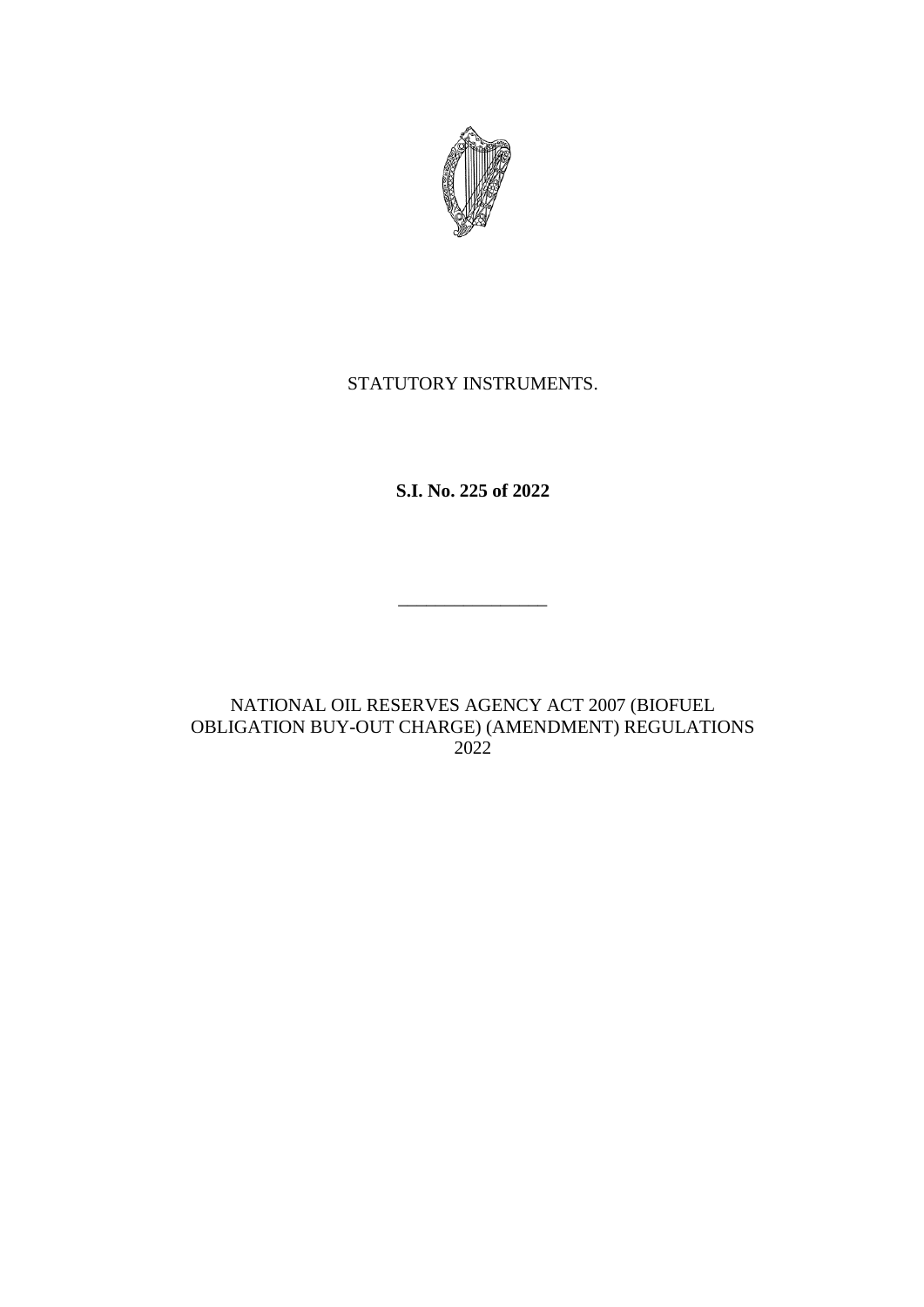## S.I. No. 225 of 2022

## NATIONAL OIL RESERVES AGENCY ACT 2007 (BIOFUEL OBLIGATION BUY-OUT CHARGE) (AMENDMENT) REGULATIONS 2022

I, EAMON RYAN, Minister for the Environment, Climate and Communications in exercise of the powers conferred on me by sections 44J of the National Oil Reserves Agency Act 2007 (No. 7 of 2007) (as adapted by the Communications, Energy and Natural Resources (Alteration of Name of Department and Title of Minister) Order 2016 (S.I. No. 421 of 2016)) hereby make the following regulations:

1. These Regulations may be cited as the National Oil Reserves Agency Act 2007 (Biofuel Obligation Buy-out Charge) (Amendment) Regulations 2022.

2. These Regulations come into operation on 6<sup>th</sup> May 2022

3. The National Oil Reserves Agency Act 2007 (Biofuel Obligation Buyout Charge) Regulations 2010 (S.I. 644 of 2010) are amended by the substitution of the following Regulation for Regulation 2:

2. For the purposes of section 44J of the [National Oil Reserves](https://www.irishstatutebook.ie/2007/en/act/pub/0007/index.html)  [Agency Act 2007](https://www.irishstatutebook.ie/2007/en/act/pub/0007/index.html) (No. 7 of 2007) the amount of the buy-out price referred to in that section is 1 euro.

GIVEN under my Official Seal, 6 May 2022.

EAMON RYAN Minister for the Environment, Climate and Communications.